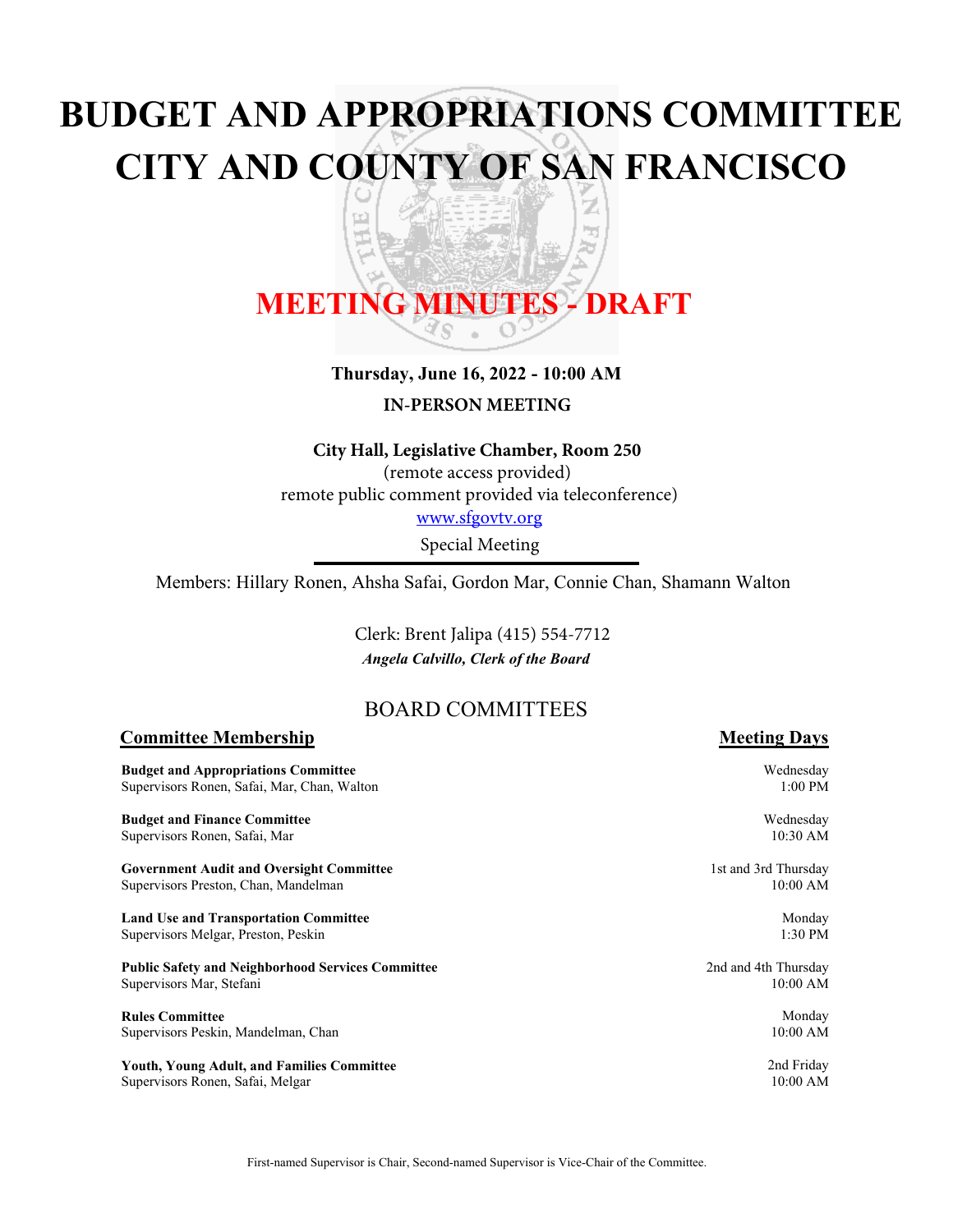**Members Present:** Hillary Ronen, Ahsha Safai, Gordon Mar, Connie Chan, and Shamann Walton

*The Budget and Appropriations Committee met in a special session, in-person with remote access and public comment via telephone, on Thursday, June 16, 2022, with Chair Hillary Ronen presiding. Chair Ronen called the meeting to order at 10:02 a.m.*

### **Remote Access to Information and Participation**

*On March 17, 2020, the Board of Supervisors authorized their Board and Committee meetings to convene remotely (via Microsoft Teams) and will allow remote public comment via teleconference. Visit the SFGovTV website at [\(www.sfgovtv.org\)](www.sfgovtv.org) to stream the live meetings, or to watch meetings on demand. Members of the public are encouraged to participate remotely via detailed instructions on participating via teleconference available at: [https://sfbos.org/remote-meeting-call.](https://sfbos.org/remote-meeting-call)*

*Members of the public may participate by phone or may submit their comments by email to: [brent.jalipa@sfgov.org;](mailto:brent.jalipa@sfgov.org) all comments received will be made a part of the official record. Regularly-scheduled Budget and Appropriations Committee Meetings begin at 1:00 p.m. every Wednesday of each month. Committee agendas and their associated documents are available at [https://sfbos.org/committees.](https://sfbos.org/committees)*

*Please visit the Board's website [\(www.sfbos.org\)](www.sfbos.org) regularly to be updated on the current situation as it affects the legislative process. For more information contact the Budget and Appropriations Committee Clerk at (415) 554-7712 or [brent.jalipa@sfgov.org.](mailto:brent.jalipa@sfgov.org)*

# **ROLL CALL AND ANNOUNCEMENTS**

*On the call of the roll, Chair Ronen, and Members Mar, Chan, and Walton were noted present. Vice Chair Safai was noted not present. A quorum of the Committee was present.*

# **COMMUNICATIONS**

*Brent Jalipa, Budget and Appropriations Committee Clerk, instructed members of the public, when general public comment is called, to contribute live comments for up to two minutes in-person or by dialing the provided telephone number. In-person public comment will be taken before remote public comment is called. Those who are providing public comment remotely must dial \* 3 to be added to the remote queue to speak. Written comments may be submitted through email to the Budget and Appropriations Committee Clerk (brent.jalipa@sfgov.org) or the U.S. Postal Service at City Hall, 1 Dr. Carlton B. Goodlett Place, Room 244, San Francisco, CA 94102.*

# **AGENDA CHANGES**

*There were no agenda changes.*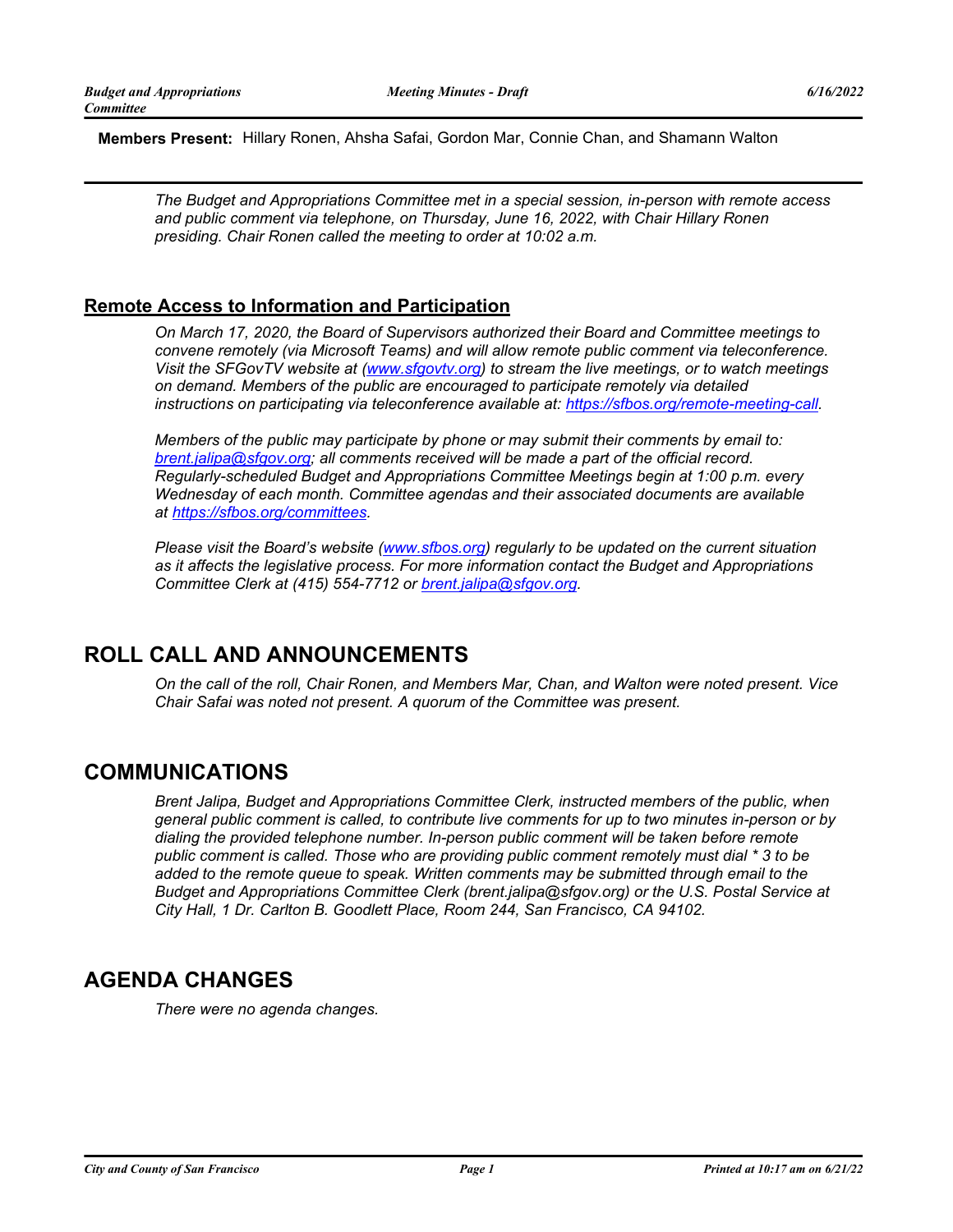# **REGULAR AGENDA**

*Vice Chair Safai was noted present at 10:12 a.m.*

*Chair Ronen requested File Nos. 220669, and 220670 be called together.*

*Chair Ronen recessed that meeting at 12:58 p.m. and reconvened at 1:35 p.m.*

*SPECIAL MEETING OF THE BOARD OF SUPERVISORS*

*Supervisor Myrna Melgar was noted present at 3:37 p.m.; thereby constituting a quorum of the Board of Supervisors. A special meeting of the Board of Supervisors was convened at 3:37 p.m.; although, the meeting was conducted in all respects as a committee meeting for items on the agenda and any substantive decisions constitute a recommendation of the committee and not action taken by the board.*

*Present: Supervisors Ronen, Safai, Mar, Chan, Walton, and Melgar*

#### **[Budget and Appropriation Ordinance for Departments - FYs 2022-2023 and [220669](http://sfgov.legistar.com/gateway.aspx?m=l&id=38861) 2023-2024]**

#### **Sponsor: Mayor**

Budget and Appropriation Ordinance appropriating all estimated receipts and all estimated expenditures for Departments of the City and County of San Francisco as of June 1, 2022, for the Fiscal Years (FYs) ending June 30, 2023, and June 30, 2024. (Fiscal Impact)

*Heard in Committee. Speakers: Dr. Grant Colfax, Director, Jenny Louie, Luenna Kim, Greg Wagner; Dr. Hillary Kunins (Department of Public Health); Ben Rosenfield, City Controller (Office of the Controller); Ashley Groffenberger, Budget Director (Mayor's Office of Public Policy and Finance); Trent Rhorer, Executive Director, Kelly Dearman, Executive Director of the Department of Disability and Aging Services, and Emily Gibbs (Human Services Agency); Shireen McSpadden, Executive Director, Gigi Whitley, and Noelle Simmons (Department of Housing and Supportive Housing); Sandra Eng, Executive Director (Civil Service Commission); Kimberly Ellis, Executive Director (Department on the Status of Women); Matthew Lau (Academy of Sciences); Jay Xu, Director (Asian Art Museum); Thomas Campbell, Director, Jason Seifer (Fine Arts Museum); Ralph Remington, Director of Cultural Affairs, and Rally Catapang (Arts Commission); Antonio Guerra (Recreation and Park Department); John Caldon, Managing Director (War Memorial); Maria Su, Executive Director (Department of Children, Youth and Their Families); Supervisor Myrna Melgar (Board of Supervisors); Ingrid Mezquita, Director (Department of Early Care and Education); Mary Ellen Carroll, Executive Director, Robert Smuts (Department of Emergency Management); Carol Isen, Human Resources Director, and Kate Howard (Department of Human Resources); provided an overview and responded to questions raised throughout the discussion matter. David Pilpel; shared various concerns regarding the hearing matter.*

**Chair Ronen, seconded by Member Walton, moved that this Ordinance be CONTINUED to the Budget and Appropriations Committee meeting of June 17, 2022. The motion carried by the following vote:**

Ayes: 5 - Ronen, Safai, Mar, Chan, Walton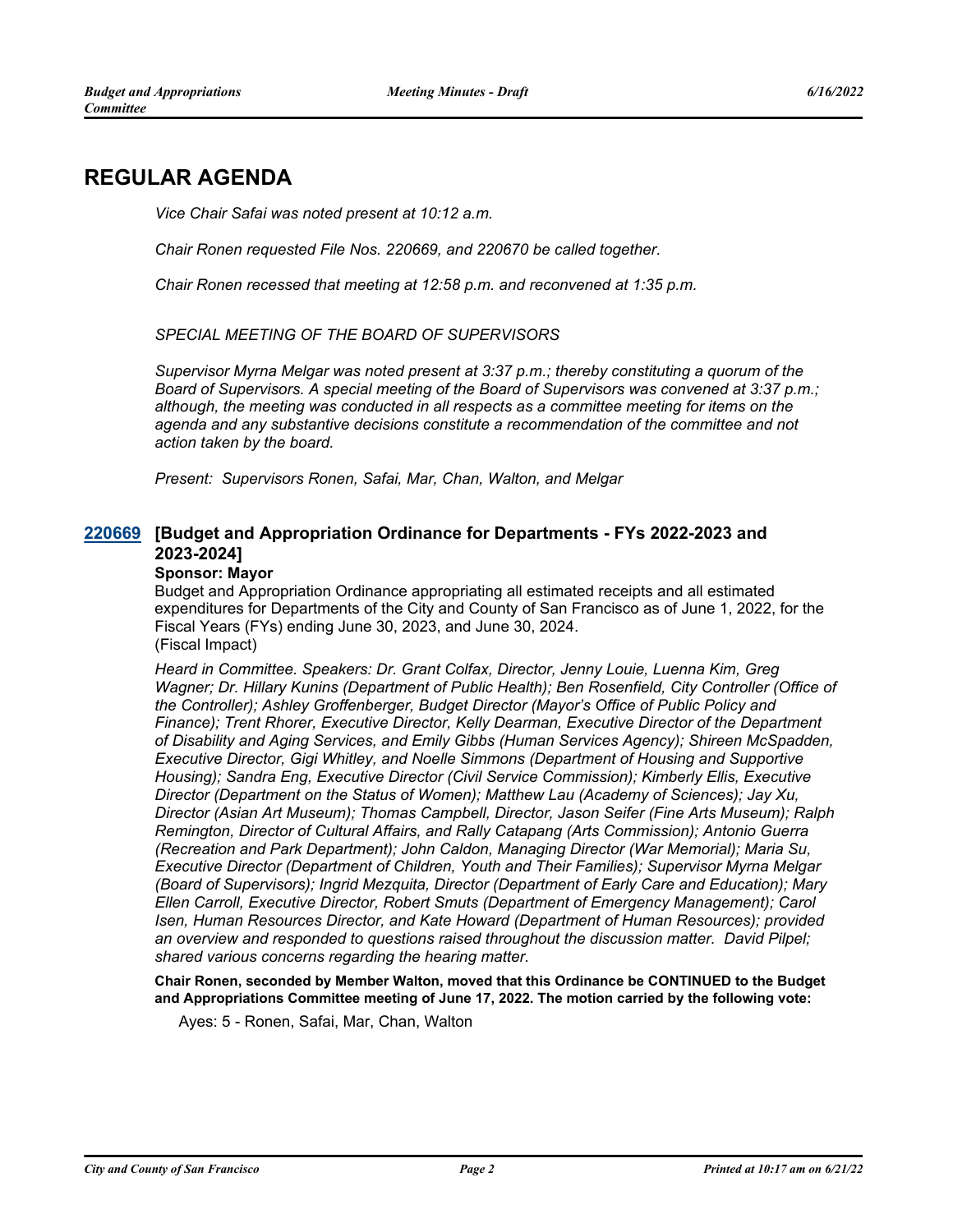#### **[220670](http://sfgov.legistar.com/gateway.aspx?m=l&id=38862) [Annual Salary Ordinance - FYs 2022-2023 and 2023-2024] Sponsor: Mayor**

Annual Salary Ordinance enumerating positions in the Annual Budget and Appropriation Ordinance for the Fiscal Years (FYs) ending June 30, 2023, and June 30, 2024, continuing, creating, or establishing these positions; enumerating and including therein all positions created by Charter or State law for which compensations are paid from City and County funds and appropriated in the Annual Appropriation Ordinance; authorizing appointments or continuation of appointments thereto; specifying and fixing the compensations and work schedules thereof; and authorizing appointments to temporary positions and fixing compensations therefore.

*Heard in Committee. Speakers: Dr. Grant Colfax, Director, Jenny Louie, Luenna Kim, Greg Wagner; Dr. Hillary Kunins (Department of Public Health); Ben Rosenfield, City Controller (Office of the Controller); Ashley Groffenberger, Budget Director (Mayor's Office of Public Policy and Finance); Trent Rhorer, Executive Director, Kelly Dearman, Executive Director of the Department of Disability and Aging Services, and Emily Gibbs (Human Services Agency); Shireen McSpadden, Executive Director, Gigi Whitley, and Noelle Simmons (Department of Housing and Supportive Housing); Sandra Eng, Executive Director (Civil Service Commission); Kimberly Ellis, Executive Director (Department on the Status of Women); Matthew Lau (Academy of Sciences); Jay Xu, Director (Asian Art Museum); Thomas Campbell, Director, Jason Seifer (Fine Arts Museum); Ralph Remington, Director of Cultural Affairs, and Rally Catapang (Arts Commission); Antonio Guerra (Recreation and Park Department); John Caldon, Managing Director (War Memorial); Maria Su, Executive Director (Department of Children, Youth and Their Families); Supervisor Myrna Melgar (Board of Supervisors); Ingrid Mezquita, Director (Department of Early Care and Education); Mary Ellen Carroll, Executive Director, Robert Smuts (Department of Emergency Management); Carol Isen, Human Resources Director, and Kate Howard (Department of Human Resources); provided an overview and responded to questions raised throughout the discussion matter. David Pilpel; shared various concerns regarding the hearing matter.*

**Chair Ronen, seconded by Member Walton, moved that this Ordinance be CONTINUED to the Budget and Appropriations Committee meeting of June 17, 2022. The motion carried by the following vote:**

Ayes: 5 - Ronen, Safai, Mar, Chan, Walton

#### *ADJOURNMENT OF THE BOARD OF SUPERVISORS*

*At the hour of 4:33 p.m. Supervisor Melgar was noted not present, thereby adjourning the Special Meeting of the Board of Supervisors.*

*Chair Ronen requested File Nos. 220686 and 220688 be called together.*

#### **[220686](http://sfgov.legistar.com/gateway.aspx?m=l&id=38878) [Health Code - Patient Rates for FYs 2022-2023 and 2023-2024] Sponsor: Mayor**

Ordinance amending the Health Code to set patient rates and rates for other services provided by the Department of Public Health, for Fiscal Years (FYs) 2022-2023 and 2023-2024.

*Heard in Committee. Speaker: Jenny Louie (Department of Public Health); provided an overview and responded to questions raised throughout the discussion.*

**Chair Ronen, seconded by Member Walton, moved that this Ordinance be RECOMMENDED to the Board of Supervisors meeting of July 12, 2022. The motion carried by the following vote:**

Ayes: 5 - Ronen, Safai, Mar, Chan, Walton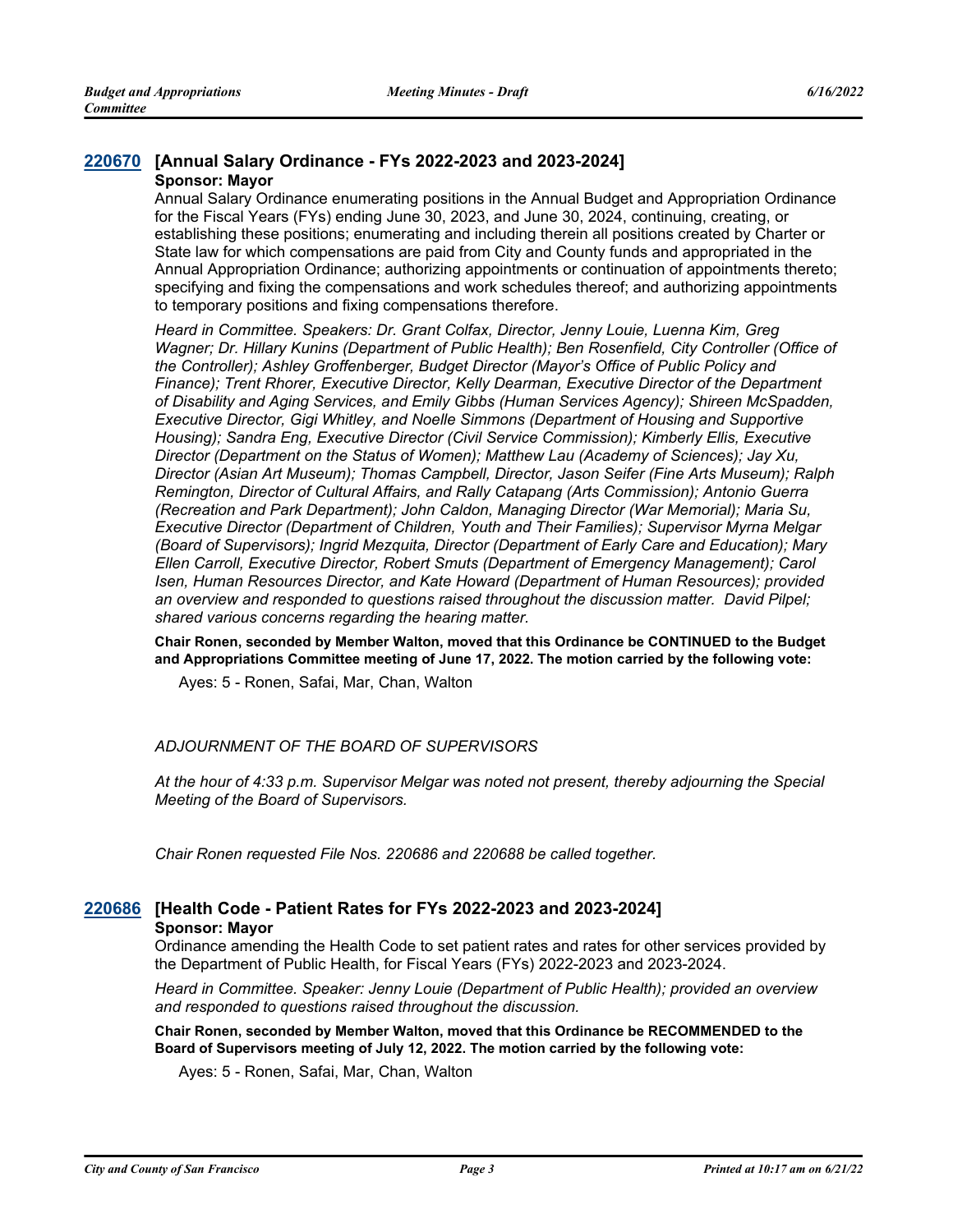#### **[Accept and Expend Grants - Recurring State Grant Funds - Department of Public [220688](http://sfgov.legistar.com/gateway.aspx?m=l&id=38880) Health - FY2022-2023]**

#### **Sponsor: Mayor**

Resolution authorizing the acceptance and expenditure of State grant funds by the San Francisco Department of Public Health for Fiscal Year (FY) 2022-2023.

*Heard in Committee. Speaker: Jenny Louie (Department of Public Health); provided an overview and responded to questions raised throughout the discussion.*

**Chair Ronen, seconded by Member Walton, moved that this Resolution be RECOMMENDED to the Board of Supervisors meeting of July 12, 2022. The motion carried by the following vote:**

Ayes: 5 - Ronen, Safai, Mar, Chan, Walton

*Member Mar was noted not present at 12:43 p.m.*

#### **[Homelessness and Supportive Housing Fund - FYs 2022-2023 and 2023-2024 [220690](http://sfgov.legistar.com/gateway.aspx?m=l&id=38882) Expenditure Plan]**

#### **Sponsor: Mayor**

Resolution approving the Fiscal Years (FYs) 2022-2023 and 2023-2024 Expenditure Plan for the Department of Homelessness and Supportive Housing Fund.

*Heard in Committee. Speaker: Gigi Whitley (Department of Housing and Supportive Housing); provided an overview and responded to questions raised throughout the discussion.*

**Chair Ronen, seconded by Vice Chair Safai, moved that this Resolution be RECOMMENDED to the Board of Supervisors meeting of July 12, 2022. The motion carried by the following vote:**

Ayes: 4 - Ronen, Safai, Chan, Walton Absent: 1 - Mar

*Member Mar was noted present at 12:47 p.m.*

*Chair Ronen requested File Nos. 220687 and 220693 be called together.*

#### **[220687](http://sfgov.legistar.com/gateway.aspx?m=l&id=38879) [Park Code - Marina West Harbor Fees]**

#### **Sponsor: Mayor**

Ordinance amending the Park Code to impose a surcharge in addition to the license fees for berthing at the Marina West Harbor, to help fund the cost of dredging activities at the West Harbor; and affirming the Planning Department's determination under the California Environmental Quality Act.

**Chair Ronen, seconded by Member Walton, moved that this Ordinance be RECOMMENDED to the Board of Supervisors meeting of July 12, 2022. The motion carried by the following vote:**

Ayes: 5 - Ronen, Safai, Mar, Chan, Walton